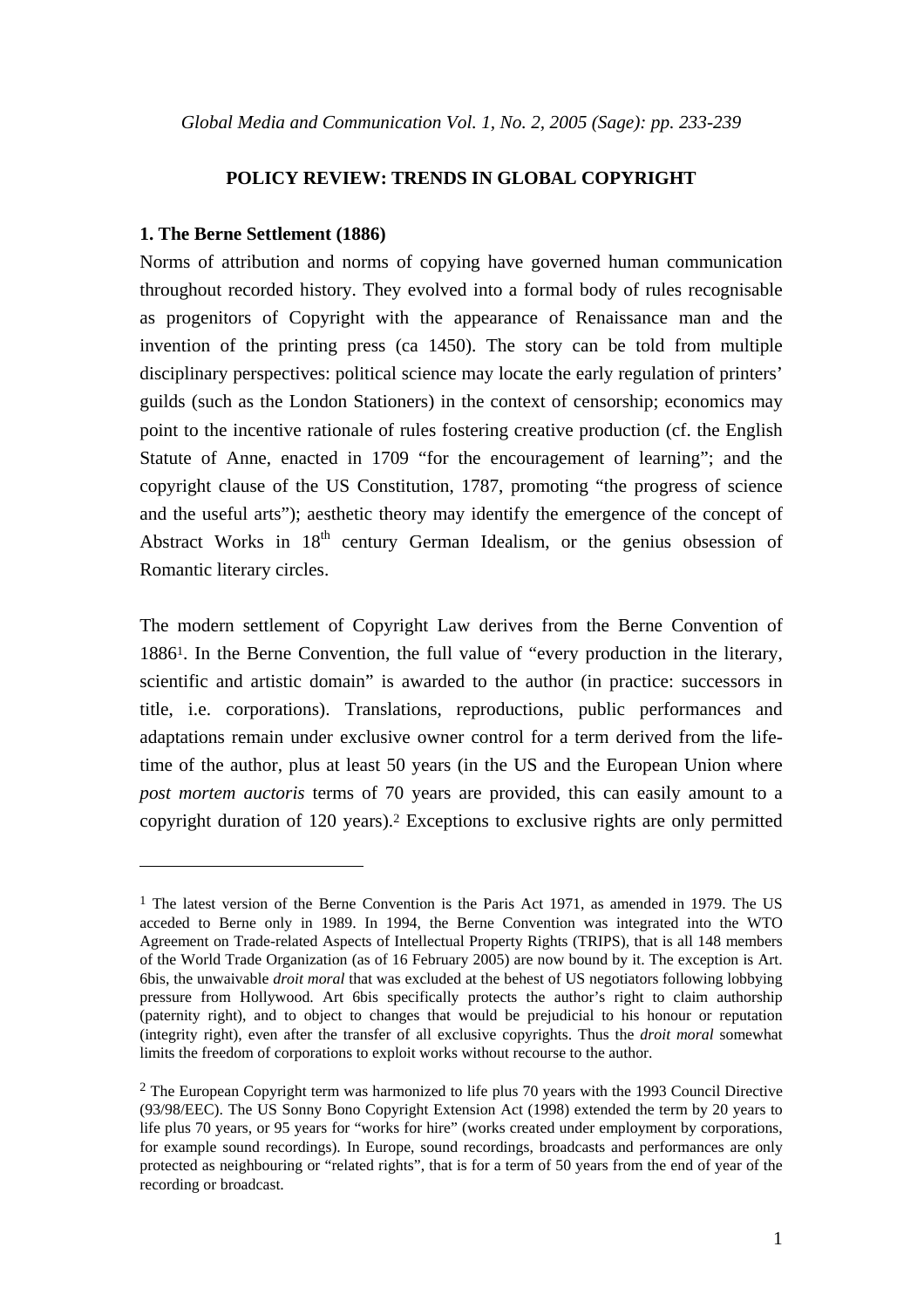[i] "in certain special cases", provided that "such reproduction [ii] does not conflict with the normal exploitation of the work and [iii] does not unreasonably prejudice the legitimate interests of the author", the notorious three-step-test (Art. 9(2) Berne Convention).3

User rights or freedoms are not independently conceptualized in Berne, nor is there any recognition that all creative activity draws on other cultural production. Berne works are self-contained and original, not derived from a common cultural domain.

Following Berne, the doors were open to adopt a purely technological perspective to the evolution of copyright law. Since the full value of copyright unquestionably should go to the owner, the advent of gramophone, radio, television, audio-tapes, video-tapes, photocopying, satellite, cable, computer and Internet technologies necessitated a string of copyright amendments, usually extending the scope of protection to a technologically unforeseen activity. Only where exclusive protection was deemed to be unenforceable, as for music performances and broadcasting, photocopying by libraries, cable re-transmission or in private copying, was a mechanism of licensing via collecting societies adopted in many countries.4

#### **2. The technological reflex: WIPO Internet Treaties (1996)**

 $\overline{a}$ 

In 1996, two Internet Treaties were negotiated under the umbrella of the World Intellectual Property Organization (WIPO): the WIPO Copyright Treaty, a special agreement within the Berne Convention; and the WIPO Performances and Phonograms Treaty. They provide a good example of the technological reflex in copyright law making. To re-call, Netscape's Navigator browser had only been released in 1994 and the MPEG compression family for digital files was under development. Nobody had any clue how the Internet would eventually be used (cf. algorithmic search technologies, peer-to-peer networks, auctions). Still, on the Berne premise of full copyright value, information control remained the immediate option of choice. The time honoured strategy of simply extending the scope of copyright to cover a technologically unforeseen activity (i.e. Internet up-loads) was used again: "making available to the public … in such a way that members of the public may

<sup>3</sup> Note that under Berne, the three-step-test does only apply to the reproduction right. However, Art. 13 of the TRIPS Agreement (1994) and Art. 10 of the WIPO Copyright (Internet) Treaty (1996) make the test applicable to all copyright limitations and exceptions.

<sup>4</sup> The principle of collective licensing is still "pay-for-play" but at a rate that is not negotiated individually. In effect, it substitutes owner exclusivity with a right of remuneration.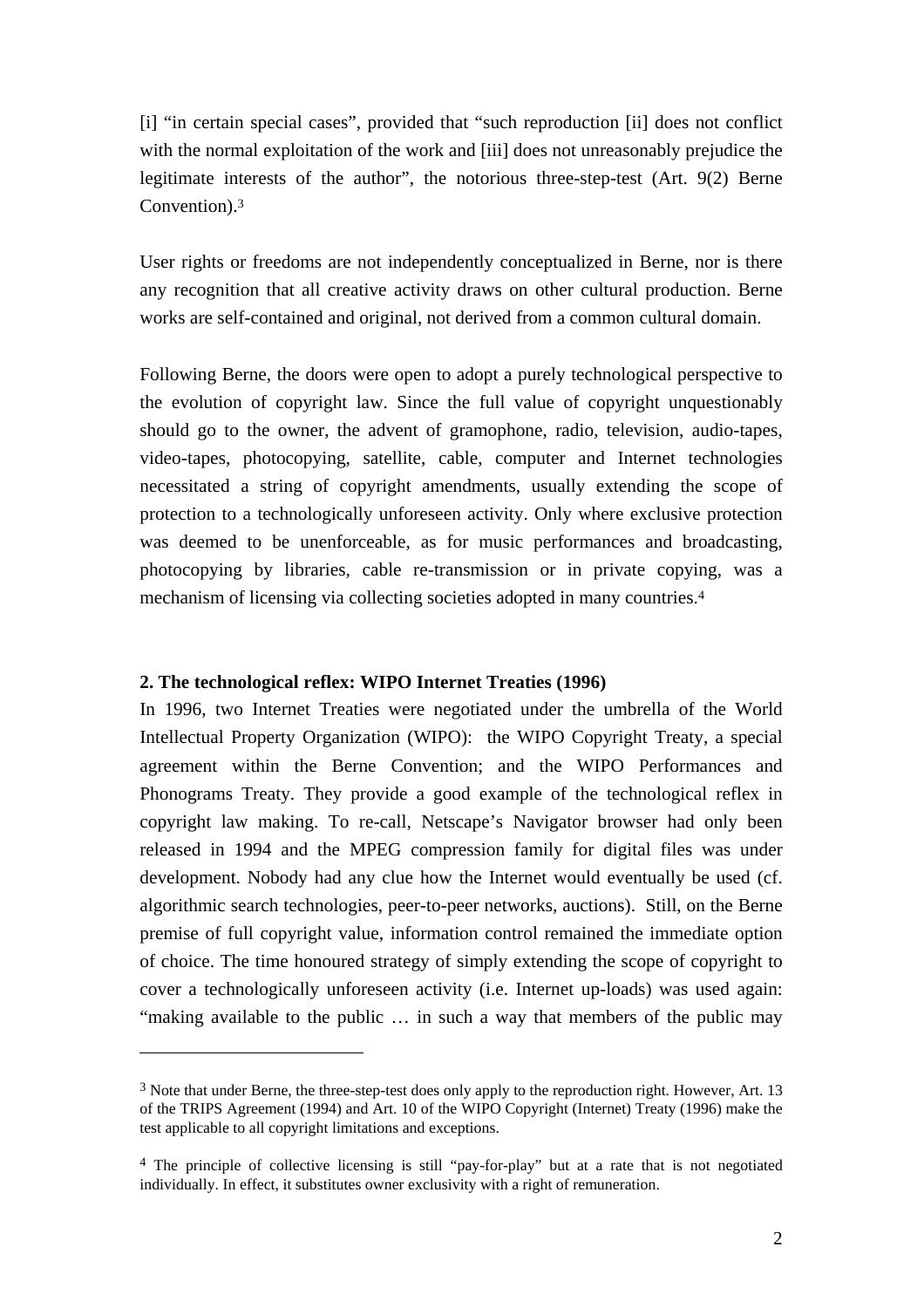access these works from a place and a time individually chosen by them", a new exclusive right (Art. 8 WIPO Copyright Treaty)<sup>5</sup>. In addition, an entirely new provision was drafted, protecting the technology that might protect the new exclusive right: circumvention of copy-protection measures (Art. 11) and tampering with rights management information (Art. 12) would become illegal, regardless of purpose and function.6 There is also a general clause on the "enforcement of rights", insisting on laws permitting "effective action against any act of infringement of rights covered by this Treaty, including expeditious remedies to prevent infringements and remedies which constitute a deterrent to further infringement." (Art. 14)<sup>7</sup>

The US Digital Millennium Copyright Act (DMCA 1998) implementing the WIPO Internet Treaties responded by creating draconian criminal measures, covering not only commercial competitors but also consumers. European translations of the Information Society Directive (2001/29/EC) into national laws similarly increased criminal sanctions, for example in the UK where a prison sentence of up to two years is threatened for circumventions or communications to the public that "affect prejudicially" the copyright owner's interests.8

In summary, these are the three pillars of digital copyright law, as it is taking global shape:

- (i) extended exclusive rights
- (ii) technological locks
- (iii) consumer sanctions

# **3. Current policy issues**

 $\overline{a}$ 

The negotiation and implementation of the WIPO Internet Treaties was controversial. Perhaps they mark a high water mark of copyright control. An attempt by WIPO to negotiate a new broadcasting treaty "for the digital age" (broadcasts were left out of

<sup>5</sup> Also Arts. 10 & 14 WIPO Performances and Phonograms Treaty.

<sup>6</sup> Also Arts. 18 & 19 WIPO Performances and Phonograms Treaty.

<sup>7</sup> Also Art. 23 WIPO Performances and Phonograms Treaty. The concept of sanctions that are effective, proportionate and dissuasive is taken from Art. 41 of the TRIPS Agreement.

<sup>8</sup> Sections 296ZB and 107(2A), UK Copyright, Designs and Patents Act 1988 (Copyright and Related Rights Regulations 2003 SI 2003 No. 2498, implementing the Information Society Directive). Note that in some countries (e.g. Canada and Germany), using file sharing services may be permitted as private copying (as a levy on carriers and equipment is processed through collecting societies).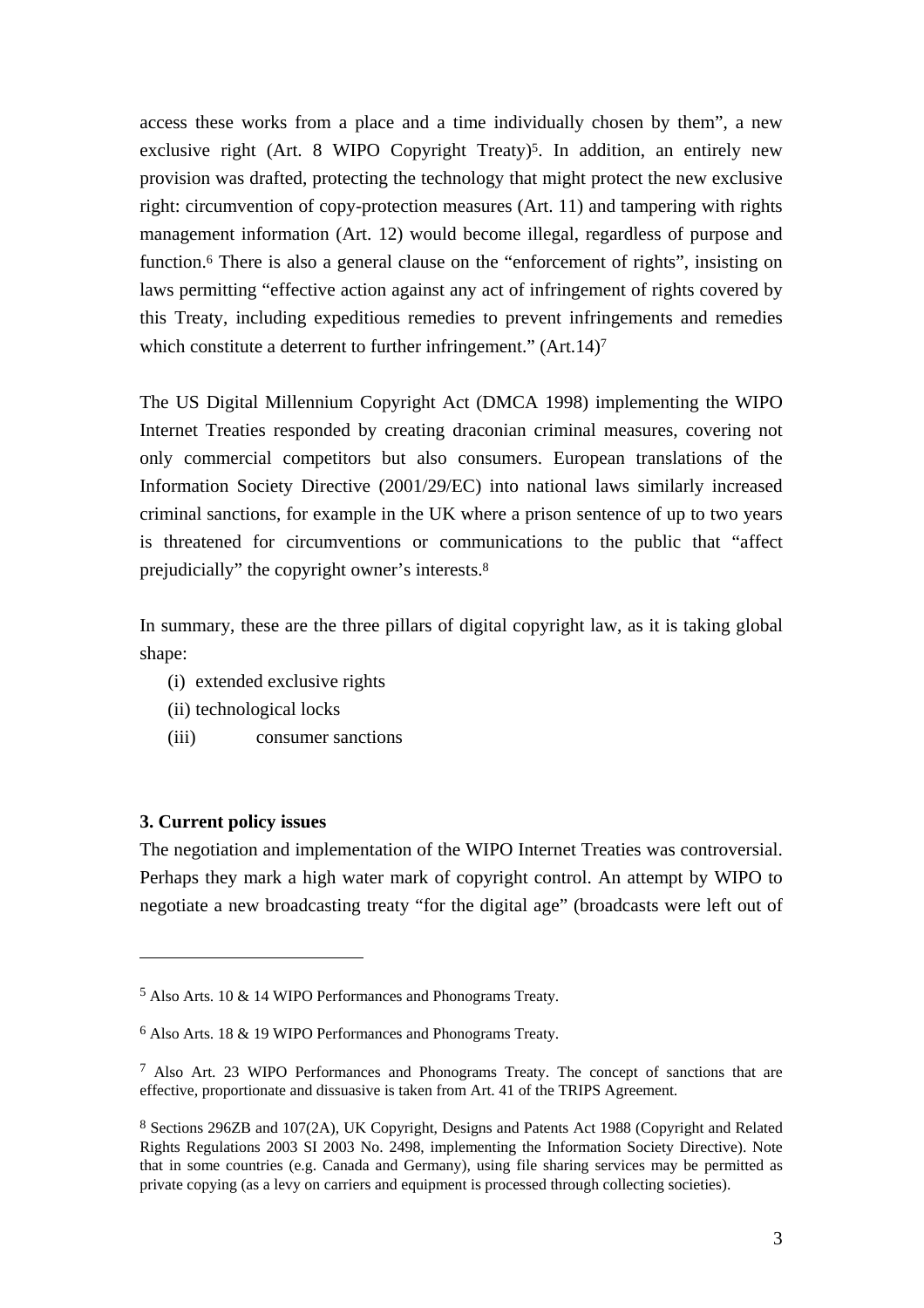the 1996 Internet Treaties) is making little progress. Countries of the South, led by India and Brazil (and supported by Western consumer groups), have at last adopted a more assertive stance.<sup>9</sup> Internationally, there is clearly a backlash against the provisions of digital copyright, although the agenda remains dominated by American and European entertainment and software industry interests. In the following, I summarise briefly some recent developments from the US and the EU.

In the US, tensions may have eased slightly as Apple's iTunes record store is proving that legitimate Internet distribution could make money if the service was right. Prosecuting alleged pirates therefore is slipping down the policy agenda, and proposed legislation (for example, introducing liability for "inducing" copyright infringement; or forcing ISPs to routinely turn over user information) is unlikely to make it to the statute book.10

Of great interest is a current case taken by the US Supreme Court: *MGM v Grokster*, an attempt by 28 of the world's largest entertainment companies to set a precedent against P2P technology. In 2004, the 9th Circuit Court of Appeals had ruled that Grokster, a file-sharing network, was not responsible for copyright infringement by its users, confirming the 1984 Supreme Court decision ("Sony Betamax" case) that a distributor of a copying tool (such as a video recorder) cannot be held liable for users' infringement if the tool is capable of "substantial non-infringing" uses (e.g. timeshifting).

In Europe, a review mechanism was built into the Information Society Directive, examining the application of the new legislation every three years "in the light of the development of the digital market" (Art. 12). This process is currently under way with a consultation also including the five "first generation" Directives of EU copyright law (91/250 Computer Programs; 92/100 Rental/Lending Right; 93/83 Satellite and Cable; 93/98 Term of Protection; 96/09 Legal Protection of Databases).

 $\overline{a}$ 

<sup>&</sup>lt;sup>9</sup> Contrast WIPO's optimistic press release of 22 November 2004 (http://www.wipo.int/edocs/prdocs/en/2004/wipo\_pr\_2004\_400.html) with first hand accounts of participants: (http://www.ipjustice.org/WIPO/release20041118.shtml). Significant is also an attempt by countries of the South and various civil society NGOs to force WIPO to incorporate development objectives into all its activities (http://www.cptech.org/ip/wipo/futureofwipo.html).

<sup>10</sup> Following *RIAA v Verizon* (US Supreme Court, December 2004), a cheap one-page *sub poena* procedure under Section 512 of the DMCA cannot be used to force ISPs to reveal copyright infringers. On liability for inducing infringement, Senators Hatch, Leahy, Daschle and Frist unsuccessfully introduced the Induce Act, S. 2560 in the last session of Congress.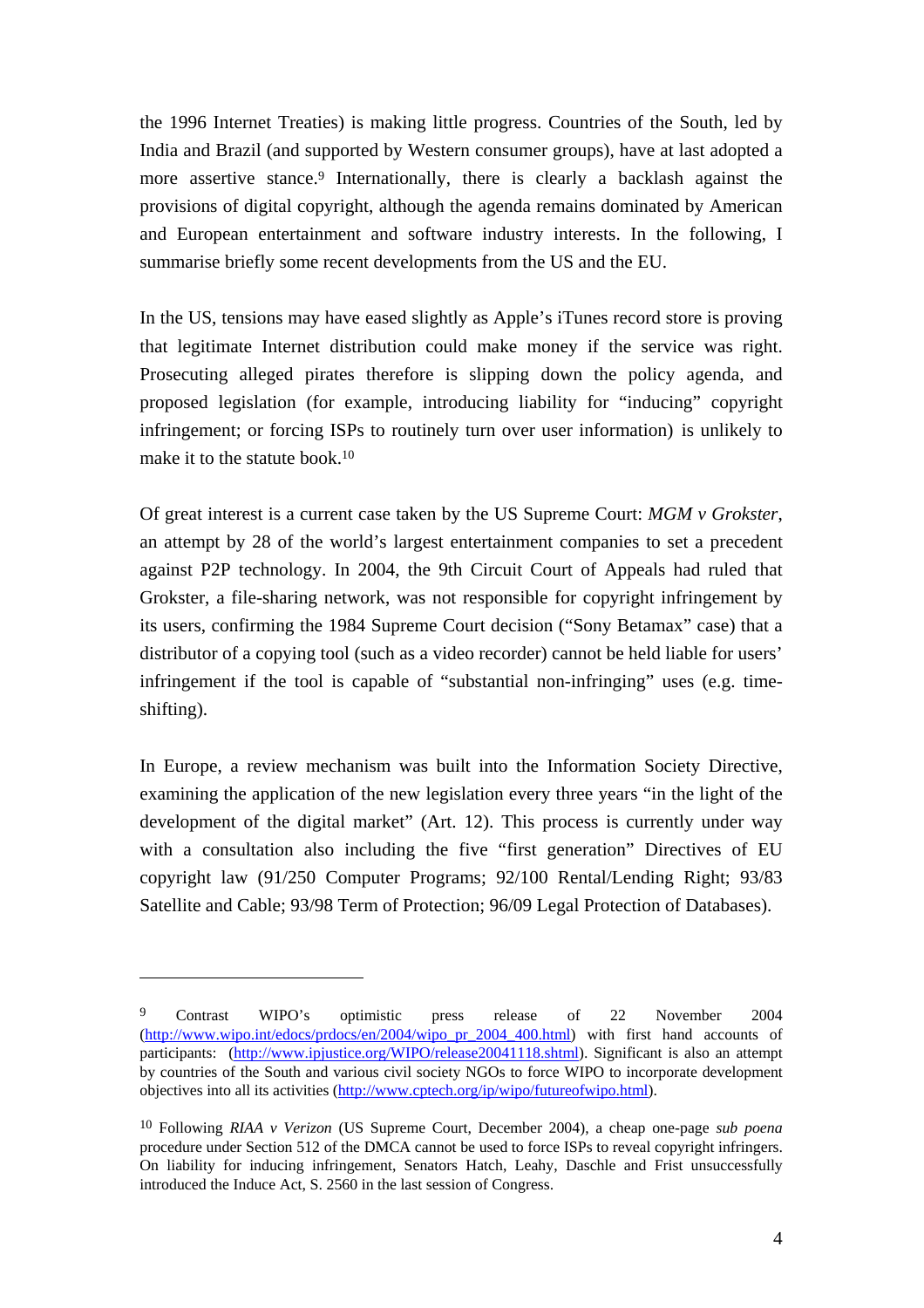Recital (3) of the Information Society Directive acknowledged fundamental principles of law, "especially of property, including intellectual property, and freedom of expression and the public interest." However, the current review does not undertake a principled re-examination of the effects of digital locks on freedom of expression and public interest (underpinning the traditional copyright exceptions that can now be technologically prevented by the right owner). Instead, there is some limited fine-tuning of inconsistent wordings of little consequence (for example introducing a temporary reproduction exception for computer programs).

The review also has given an opportunity to the record industry to ask again for an extension of the term for sound recordings and performers rights to the US level of 95 years. The consultation paper of the Commission indicates that this demand is likely to fall on deaf ears: "It is feared that an extended term of protection would only diminish the choice of music on the market by enforcing the flow of revenues from a few best-selling recordings, while at the same time not providing any real new incentives for creation of new recordings or motivating new investment… Some would even argue that the term should be reduced".11

These are refreshing sentiments that should be applicable to other provisions. Interesting to watch will be the response of the Commission to the review of the 1996 Database Directive that created a *sui generis* right for unoriginal compilations of facts that were the result of "substantial investment" (the review report is three years overdue, and announced for summer 2005). European database laws, protecting for example telephone directories and sports fixture lists, evidently have failed to increase Europe's competitive position compared to the US where such a sweeping right does not exist (cf. 1991 *Feist* decision of the Supreme Court, rejecting copyright protection for sheer effort or "sweat of the brow").12

The last issue where there is European policy movement is the area of collective administration. From the perspective of Berne, copyright collecting societies are often seen as operating for the benefits of right holders only: Where the transaction costs of individual licensing are too high, it appears advantageous for copyright owners to

 $\overline{a}$ 

<sup>11</sup> Commission Staff Working Paper "on the review of the EC legal framework in the field of copyright and related rights" SEC(2004) 995; p. 11

<sup>12</sup> In a recent landmark decision, the European Court of Justice (*British Horseracing Board v William Hill,* November 2004) already has narrowed the protection of databases under the Directive.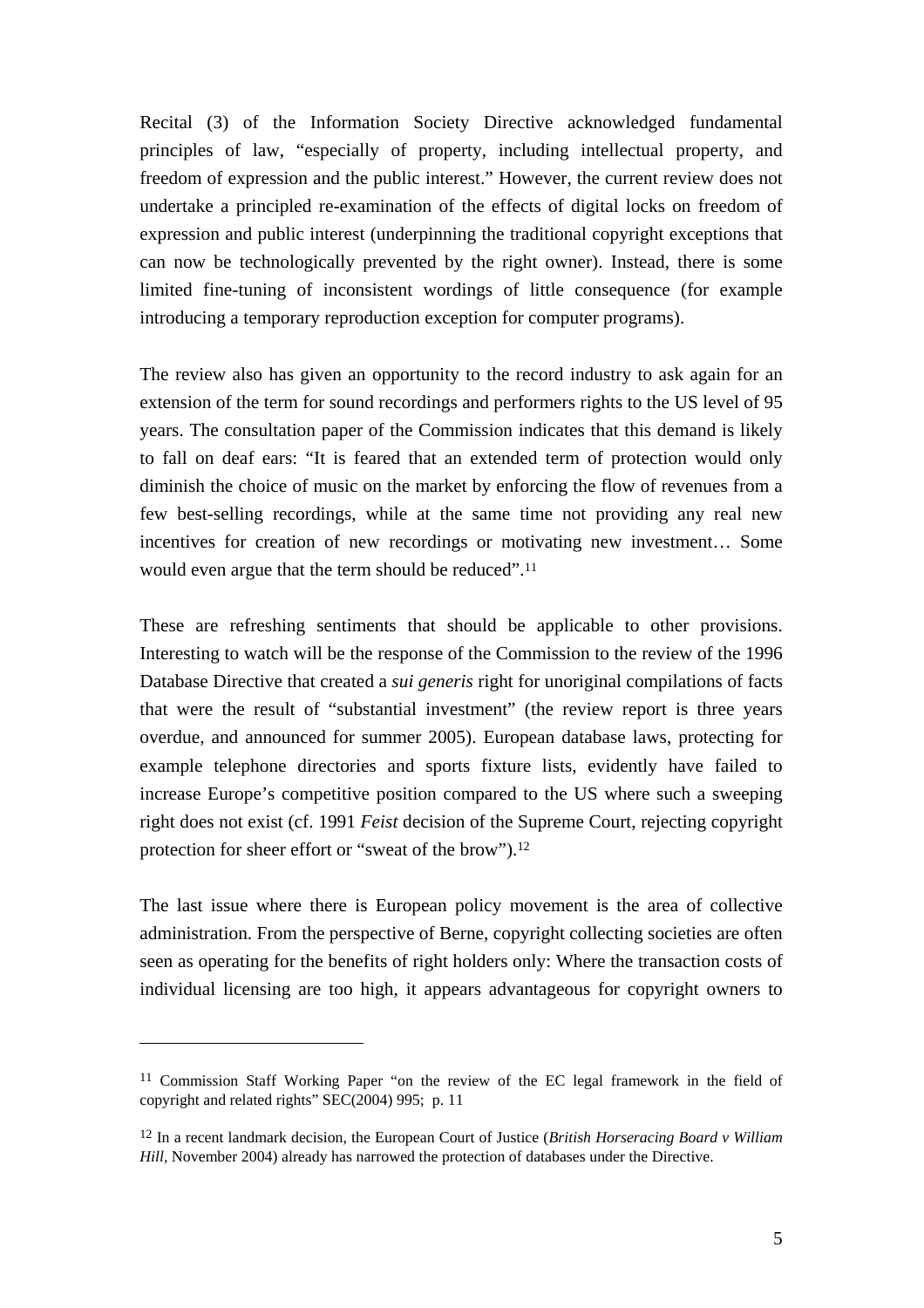inject exclusive rights into a collective organisation that monitors use, issues licenses and distributes royalties to its members. Almost inadvertently, collective licensing also can deliver important user benefits. A radio station, for example, gets easy access to the world repertoire of music; libraries may offer generous dissemination arrangements. However, troubles start here. Market prices for these licences cannot form; royalty distribution is contested between authors and investors (such as publishers); bureaucratic overheads are high. In short, governance of these societies is a nightmare. The European Commission is drafting a Directive on "the management of copyright", while some academics in the US and Europe have promoted collecting societies as a solution to digital downloading.<sup>13</sup> This is a difficult but important policy arena.

# **4. Summary**

Legislative pressures are likely to persist regarding:

- **Piracy** 
	- Liability of consumers (up-loading, down-loading, participating in file-sharing services)
	- Liability of Internet Service Providers (ISPs); liability of file-sharing services
- Fair use

 $\overline{a}$ 

- Conflicts between digital rights management (DRM) and copyright exceptions
- Transformative use (sampling, mixing, adapting)
- Artists' earnings
	- Copyright contracts
	- Collecting societies

I believe there is an opportunity to influence copyright policy to become more permissive (in encouraging critical and transformative use), and more equitable (in recognizing the different interests and needs of creators and investors). The more ambitious goal, abandoning the Berne paradigm and conceiving copyright law as part of innovation policy in culturally diverse societies, may be harder to reach. Lawyers are likely to tell you that it is impossible to re-negotiate the Berne Convention

<sup>13</sup> Communication from the European Commission on *The Management of Copyright and Related Rights in the Internal Market* (COM(2004) 261 final). In his recent book *Promises to Keep: Technology, law and the future of entertainment* (2004), Harvard professor Terry Fisher proposes a government administered reward model for the digital distribution of music and films.